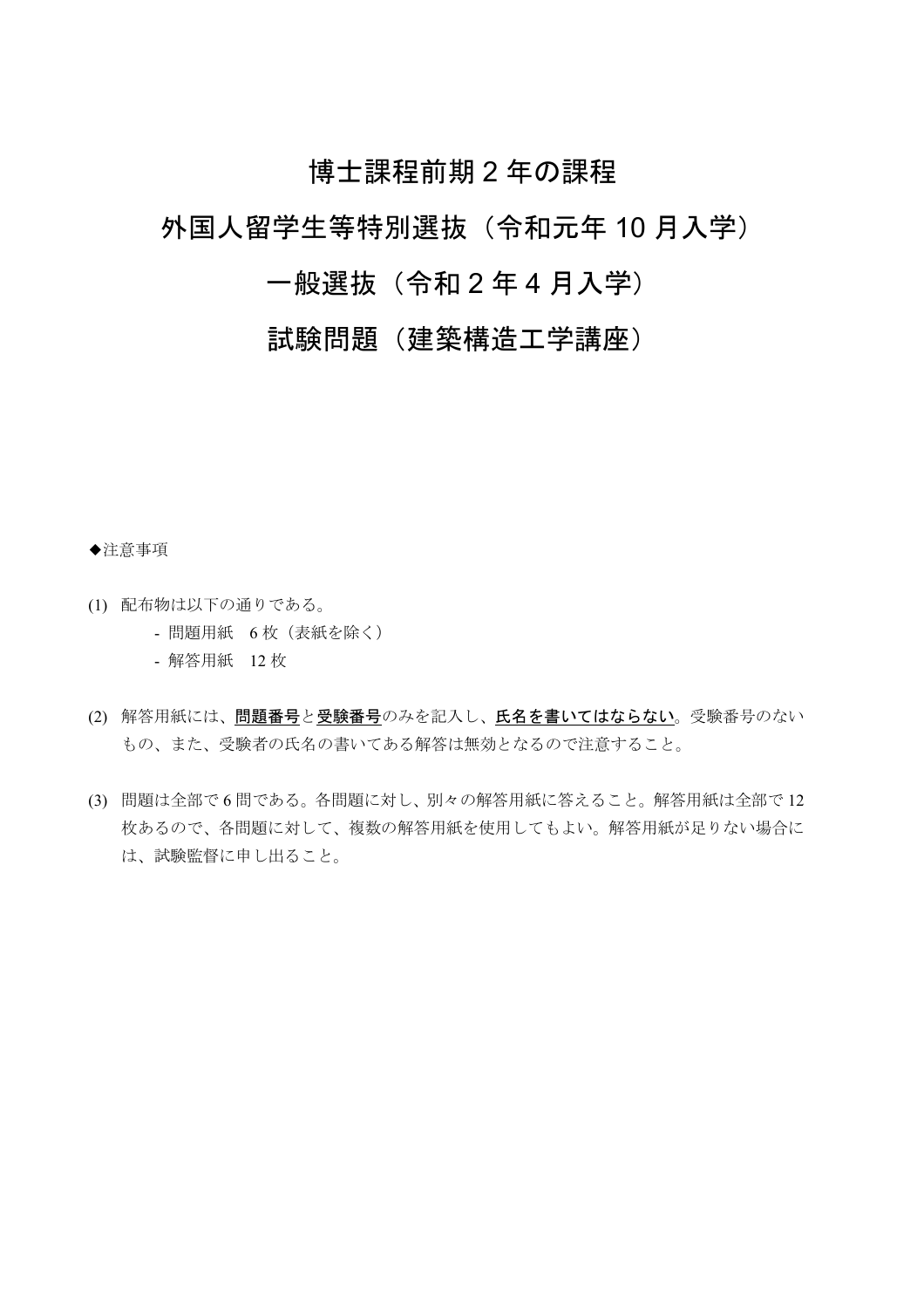問題1 静定骨組に関する以下の問に答えなさい。(計60点)

図 1-1 に示す片持ち柱に小屋組がピン接合された静定骨組 ABCDE の頂点 C に鉛直荷重 P が下向きに, 水平荷重 H が右向きに作用している。このとき, いずれの部材も弾性域で自重が無視できるものとして, 以下の間に答えなさい。



図 1-1 静定骨組

図 1-2 柱部材断面

(1) 柱 AB 部材, および, 柱 DE 部材の軸力をそれぞれ求めなさい。ただし, 引張力を正とする。(16点)

- (2) 柱 AB 部材の柱脚 (A-A'断面位置), および、柱 DE 部材の柱脚 (E-E'断面位置) におけるモーメン トをそれぞれ求めなさい。ただし、時計回りのモーメントを正とする。(16点)
- (3) 節点 B および節点 D のピン接合部が柱 AB 部材断面および柱 DE 部材断面の図心位置にあり,柱 AB 部材断面および柱 DE 部材断面は一様で図 1-2 に示す断面とする。このとき, A-A'断面, および, E-E' 断面の引張側軸応力度の最大値をそれぞれ求めなさい。ただし、引張力を正とする。(16点)
- (4) 鉛直荷重 P と水平荷重 H の大きさが等しいとき、柱 AB 部材の軸応力度の最大値を求めなさい。(12 点)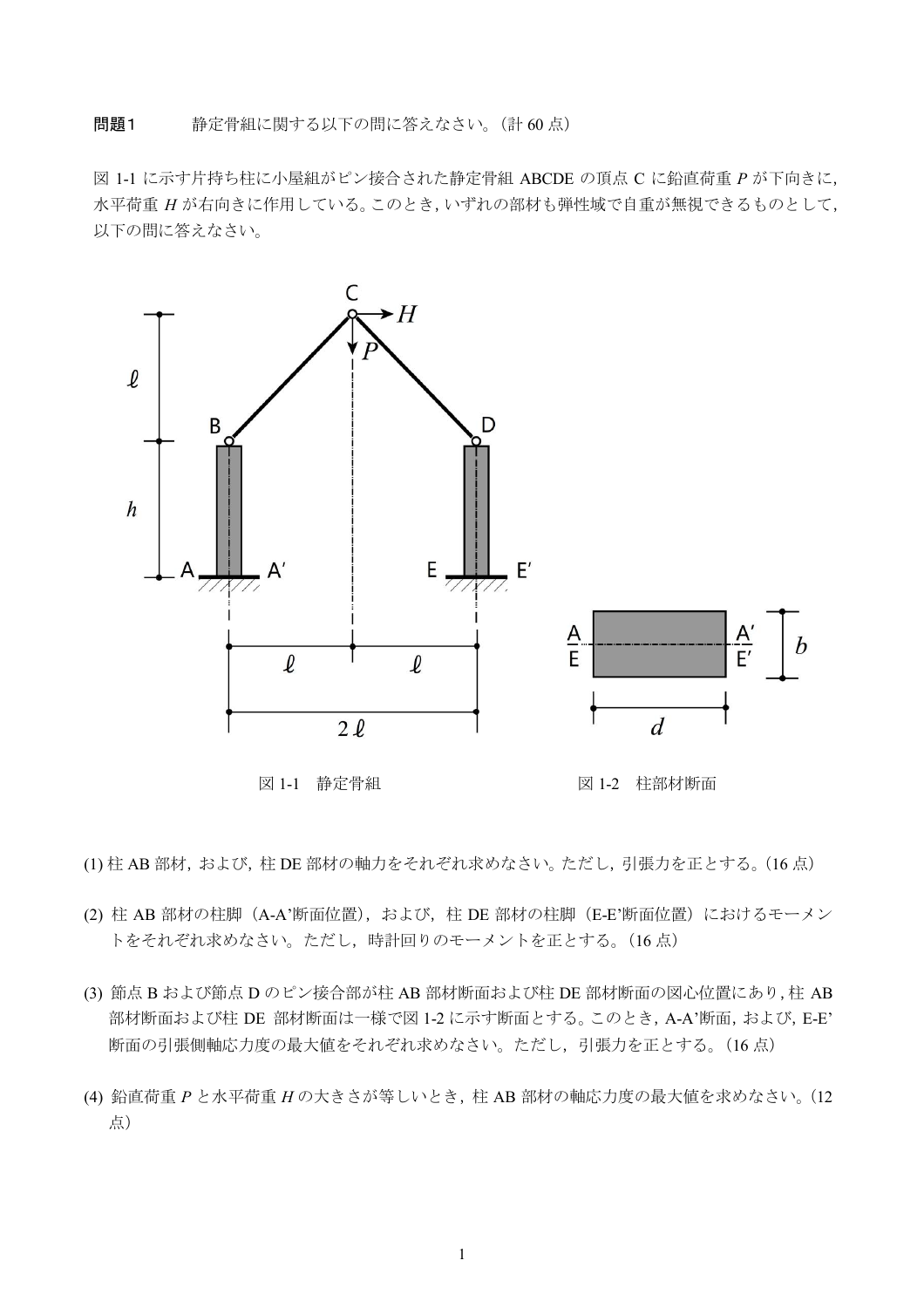問題2 図2-1 に示すような二層平面ラーメンを考える。柱脚及び柱・梁の節点はすべて剛接合である。 各層の床について剛床仮定が成り立つものとする。スパンや階高,各部材のヤング係数,断面 性能は不明であるが、二階床に水平力 P1 を載荷した時の屋階水平変形と二階水平変形はそれ  $\ddot{z}$ れ  $u_{12}$ ,  $u_{11}$  であり, 屋階床部に水平力  $P_2$ を載荷した時の屋階水平変形と二階水平変形はそれ ぞれ u22,u21 であるものとする。水平変形は基礎からの相対変形である。また, この骨組は弾性 であり保存系であるものとする。以下の間に答えなさい。(計 100 点)



図 2-1 二層ラーメン

- (1) まず始めに,二階床に水平力 P1のみを載荷した時の骨組の歪エネルギーを求めよ。(20 点)
- $(2)$   $(1)$ の  $P_1$ が作用している状態において、更に屋階床に水平力  $P_2$ を載荷した時、 $P_1$ と  $P_2$ のなす仕事を それぞれ求めよ。(30点)
- (3) 次に、水平力が作用していない状態から同時に P1 と P2 を載荷した時の骨組みの歪エネルギーを求 めよ。(30点)
- (4)  $P_1$ として 600 kN を加えた時, $u_{12}$ =0.003 m であった。 $P_2$ として 400 kN を加えた時の  $u_{21}$ を求めよ。  $(20 \,$ 点)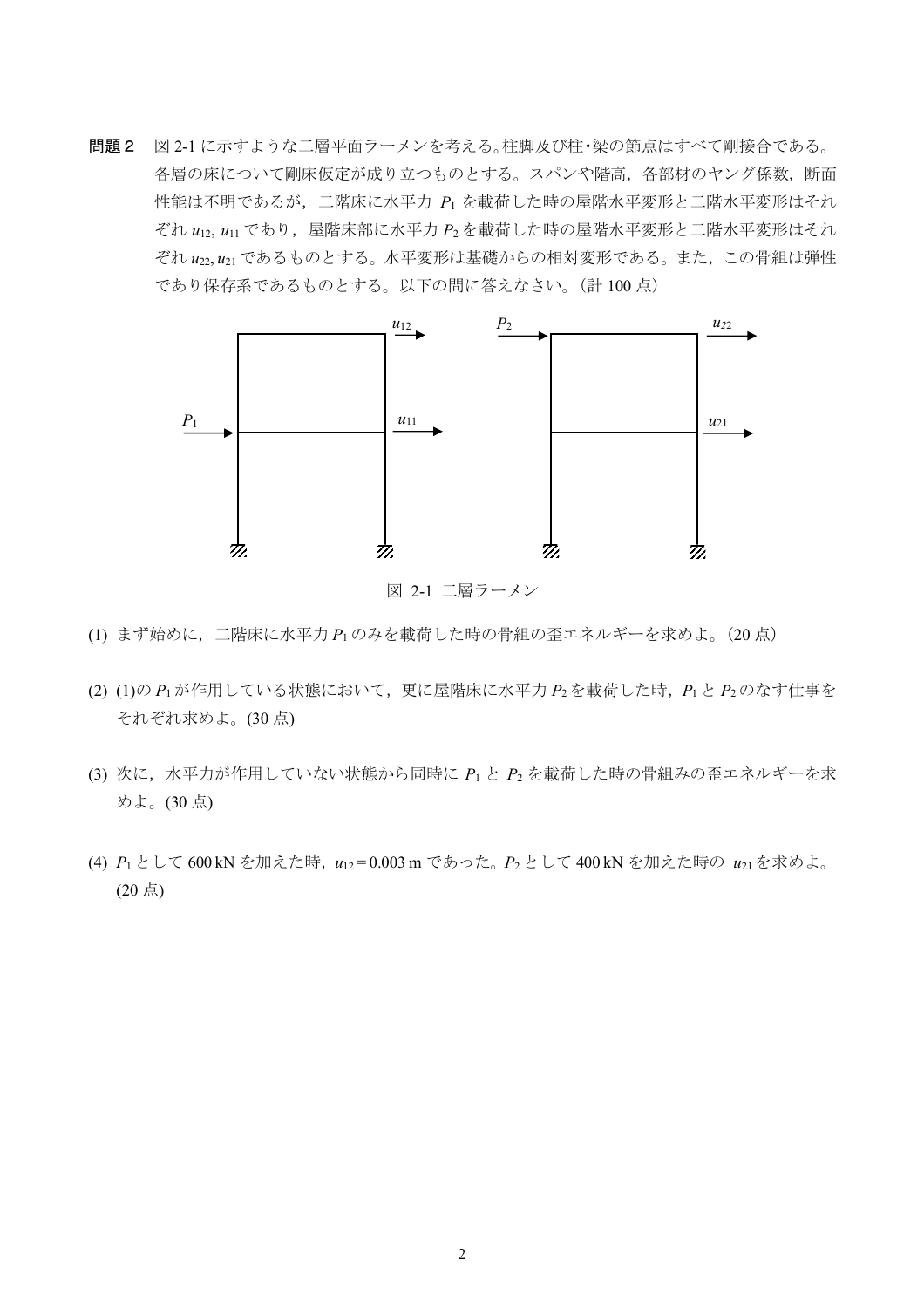問題3 建築鉄骨構造に関する以下の問に答えなさい。(計70点)

問題3-1 曲げモーメントMもしくは集中荷重Pを受ける梁について考える。次の問に 答えなさい。解答に際して、計算過程を示すこと。(40点)

(1) 日本建築学会鋼構造設計規準などによると、梁の長期許容曲げ応力度faは、下記に示す  $f_{b1}$ ,  $f_{b2}$ の大きい方を用いる。 $f_{b1}$ ,  $f_{b2}$ はどのような座屈現象に対する許容応力度かを説 明せよ。

$$
f_{b1} = \frac{1}{1.5} \left\{ 1 - 0.4 \frac{(l_b/i_y^*)^2}{CA^2} \right\} f_t \quad \cdots (1) \qquad f_{b2} = \frac{1}{1.5} \frac{0.65E}{l_b h / A_f} \quad \cdots (2)
$$

- (2) 図 3-1 の(a)~(c)におけるモーメント勾配係数を求めよ。また、(b), (c)については梁の横 座屈を検討しなければならない領域(端部と小梁間,もしくは、小梁間)を A~C で示 せ。ただし、領域が複数ある場合は併記すること。
- (3) 図 3-1 の(a)~(c)で断面 H-500×200×10×16 の梁としたとき、短期許容曲げ応力度が 最も大きくなるケースは, (a)~(c)のうち, どれか。それぞれ値も示せ。ただし, 鋼種は SS400 材とし、I=8m とする。また、Arはフランジ断面積、hは梁せいであり、必要に応 じてA=120, ix=20.4cm, iv=4.36cm, iv\*=5.20cmを使ってよい。



図 3-1 曲げモーメントを受ける梁

問題3-2 次の問に答えなさい。(30点)

- (1) 建築圧延構造用鋼材には3種類あるが、それらの違いを材料特性の観点から説明 せよ。
- (2) H 形鋼梁と箱形鋼柱の接合部のディテールを図示し, 作用応力の観点から各部位 でどのような接合方法を用いるべきかを論ぜよ。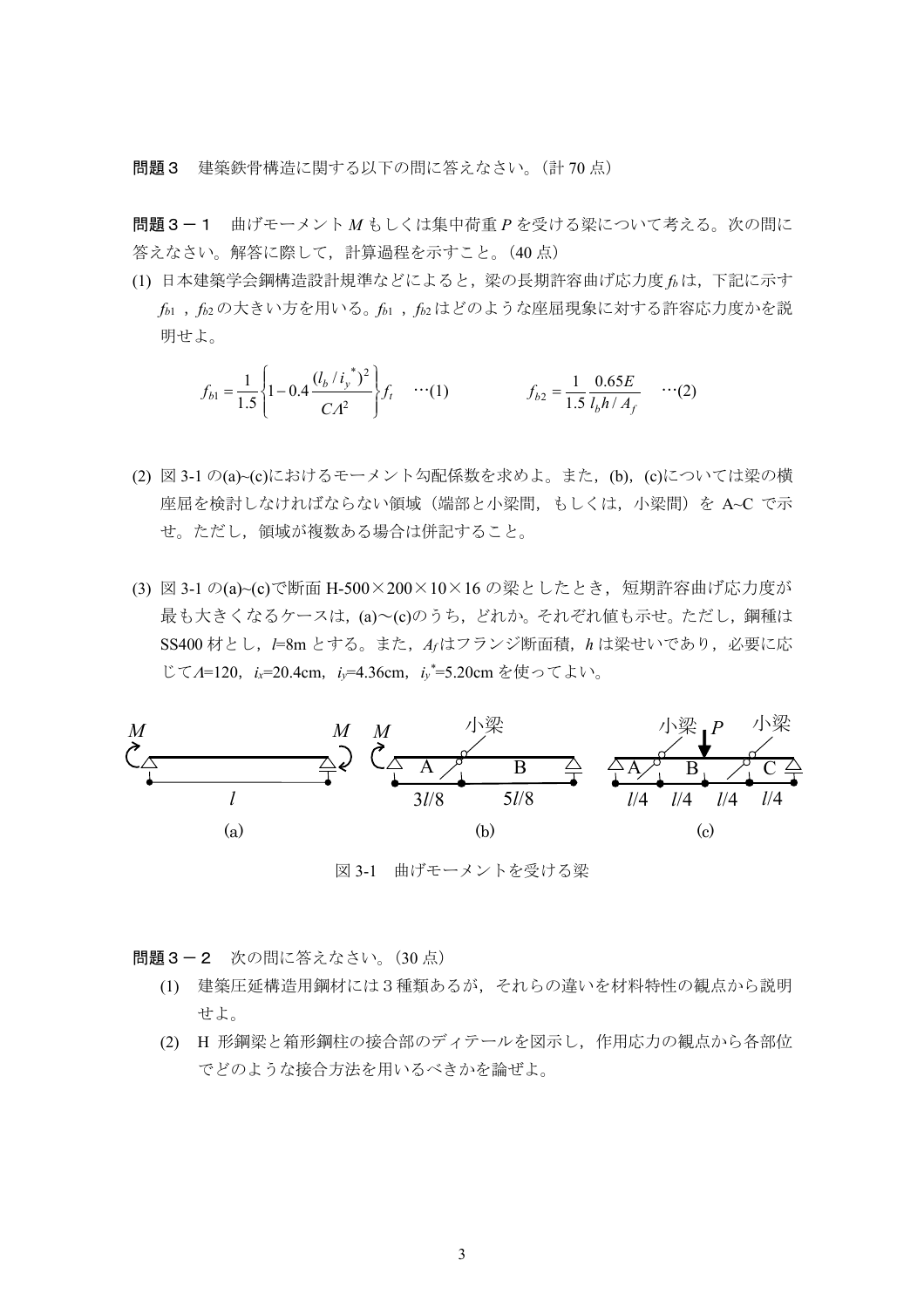問題4 鉄筋コンクリート構造に関する以下の問に答えなさい。(計70点)

問題 4-1 (40点)

図 4-1 に示すような1層1スパン鉄筋コンクリートラーメン架構がある。柱と梁の断面は 図 4-2 のとおりである。梁には積載荷重 100kN が等分布荷重として作用しており、左右の 柱に均等に作用すると仮定する。

(1) 柱及び梁の曲げ終局モーメントを求めなさい。

次に、このラーメンのA点に水平荷重Pが作用する場合を考える。

- (2) 荷重 P と A 点の水平変位 δ の関係のグラフを描け。ただし, 柱・梁ともに, せん断 強度は十分に強いものとする。グラフは概形でよいが、縦軸横軸の数値をわかる範 囲で記入すること。
- (3) 終局時のラーメンの崩壊形(曲げ降伏ヒンジの位置),曲げモーメント図を描き, 梁及び柱のせん断力を求めよ。
- (4) 柱及び梁部材のせん断強度がともに 100kN であるとき, ラーメンの崩壊形と最大水 平力 Pmax はどのように変化するか、述べよ。



図 4-2

問題 4-2 (30点)

- (1) 鉄筋コンクリート部材のせん断抵抗機構であるトラス機構とアーチ機構について説明 しなさい。
- (2) 鉄筋コンクリート構造の特徴・欠点について、居住性、施工性、耐久性、耐震性、その 他の観点から説明しなさい。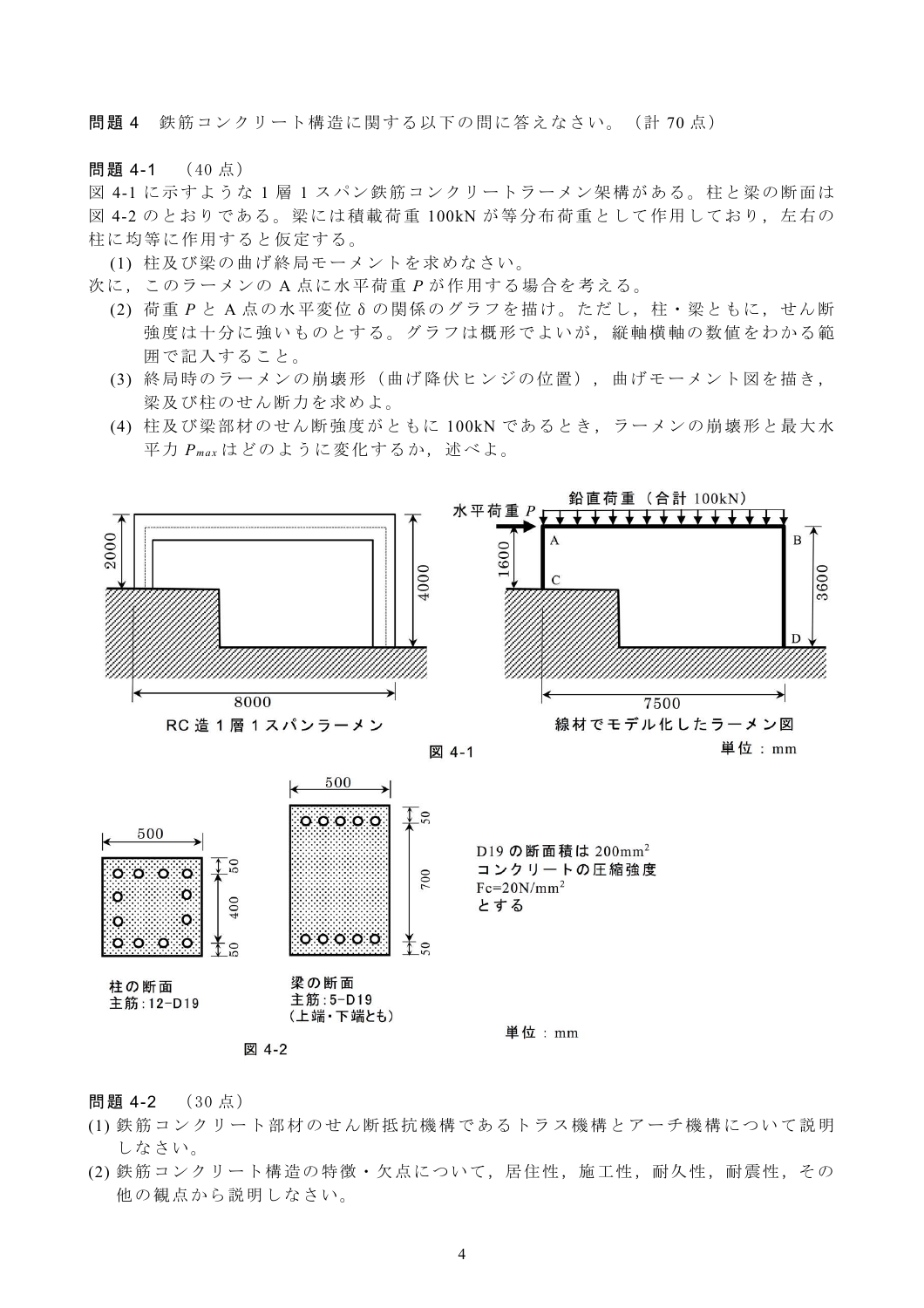問題5 構造物の振動に関する下記の問に答えなさい。ただし、πを3として計算すること。(計50点)

- (1) 図 5-1 のような地盤・構造物相互作用モデルを考える。上部構造を1質点系にモデル化した時の建物 質量を  $m$ , 建物剛性を  $k_B$ , 建物高さを  $H$ , 水平地盤ばね (スウェイばね) を  $k_S$ , 回転地盤ばね (ロ ッキングばね)をkRとし、それぞれ図 5-1 中の値で与えられるものとする。基礎の質量mrと回転慣 性Ic 減衰は無視でき、応答は弾性範囲に留まるものとして、以下の間に答えなさい。(20点)
	- (a) 基礎固定時の建物の固有周期 Toを求めよ。
	- (b) スウェイ・ロッキングモデルの 固有周期TsRを求めよ。



図 5-1 スウェイ・ロッキングモデル

(2) 図5-2に示す擬似速度応答スペクトルが設計用水平動スペクトルとして図5-1のモデルに作用する場 合を考える。以下の問に答えなさい。なお、建物の減衰は h=0.05 とし、地盤ばねによる減衰付加は 考慮しないものとする。(20点)



図 5-2 擬似速度応答スペクトル

- (a) 基礎固定時のモデルに作用した時の建物の弾性変形量 Uoを求めよ。
- (b) スウェイ・ロッキングモデルに作用した時の建物の弾性変形量 UB, スウェイ変形量 Us, ロッキ ング変形量 URをそれぞれ求めよ。
- (3) 地盤と構造物の相互作用効果について説明せよ。(10点)